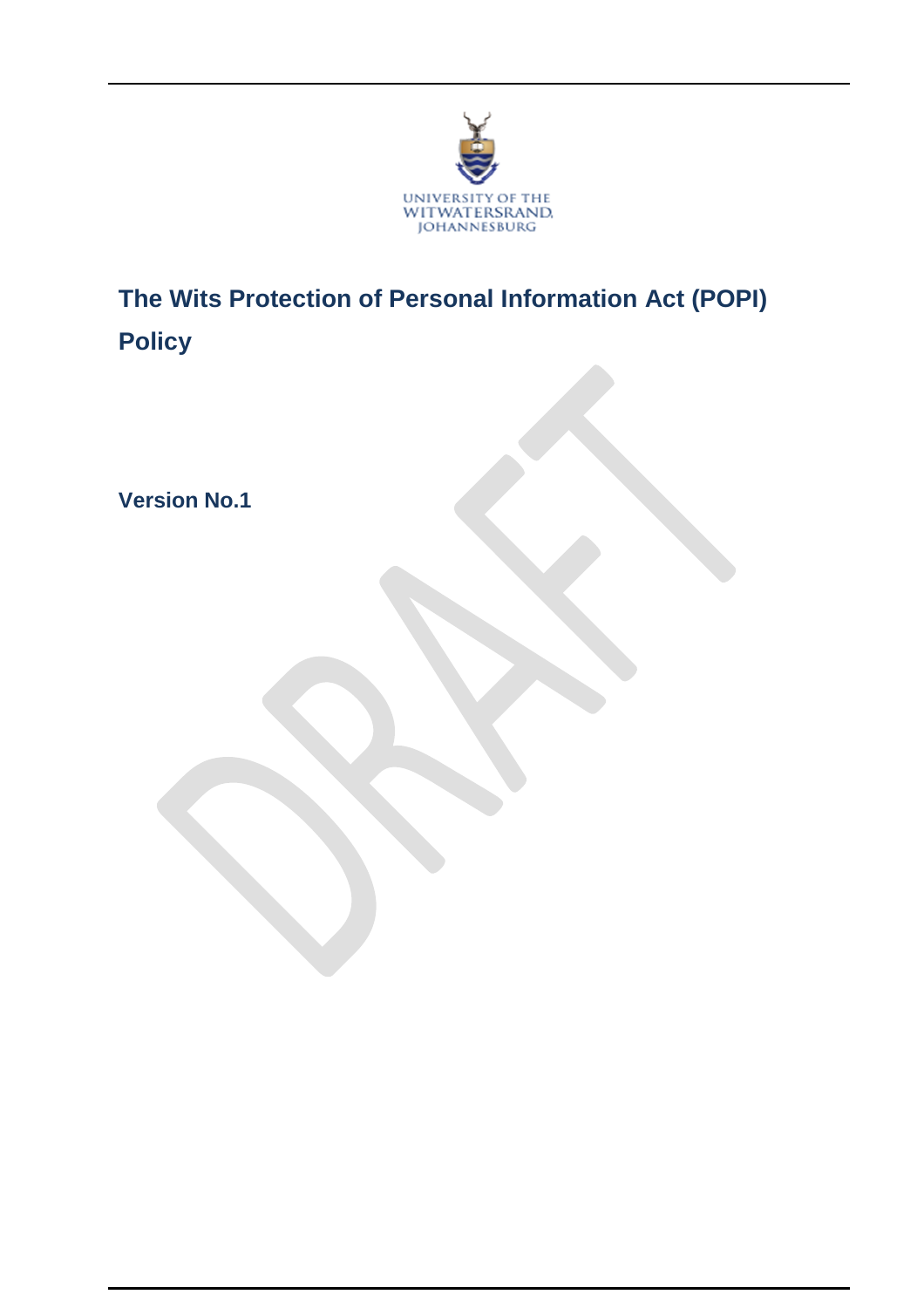# **TABLE OF CONTENTS**

| 1. | <b>Context / Background</b>                                         | 3  |
|----|---------------------------------------------------------------------|----|
| 2. | <b>Definitions</b>                                                  | 3  |
| 3. | <b>Purpose</b>                                                      | 4  |
| 4. | <b>Principles</b>                                                   | 5  |
| 5. | <b>Roles and Responsibilities</b>                                   | 5  |
| 6. | <b>Privacy Notice</b>                                               | 5  |
| 7. | <b>Annexures</b>                                                    |    |
|    | <b>Annexure A:Processing</b>                                        |    |
|    | <b>Annexure B: Categorisation of Personal Information Processed</b> | 14 |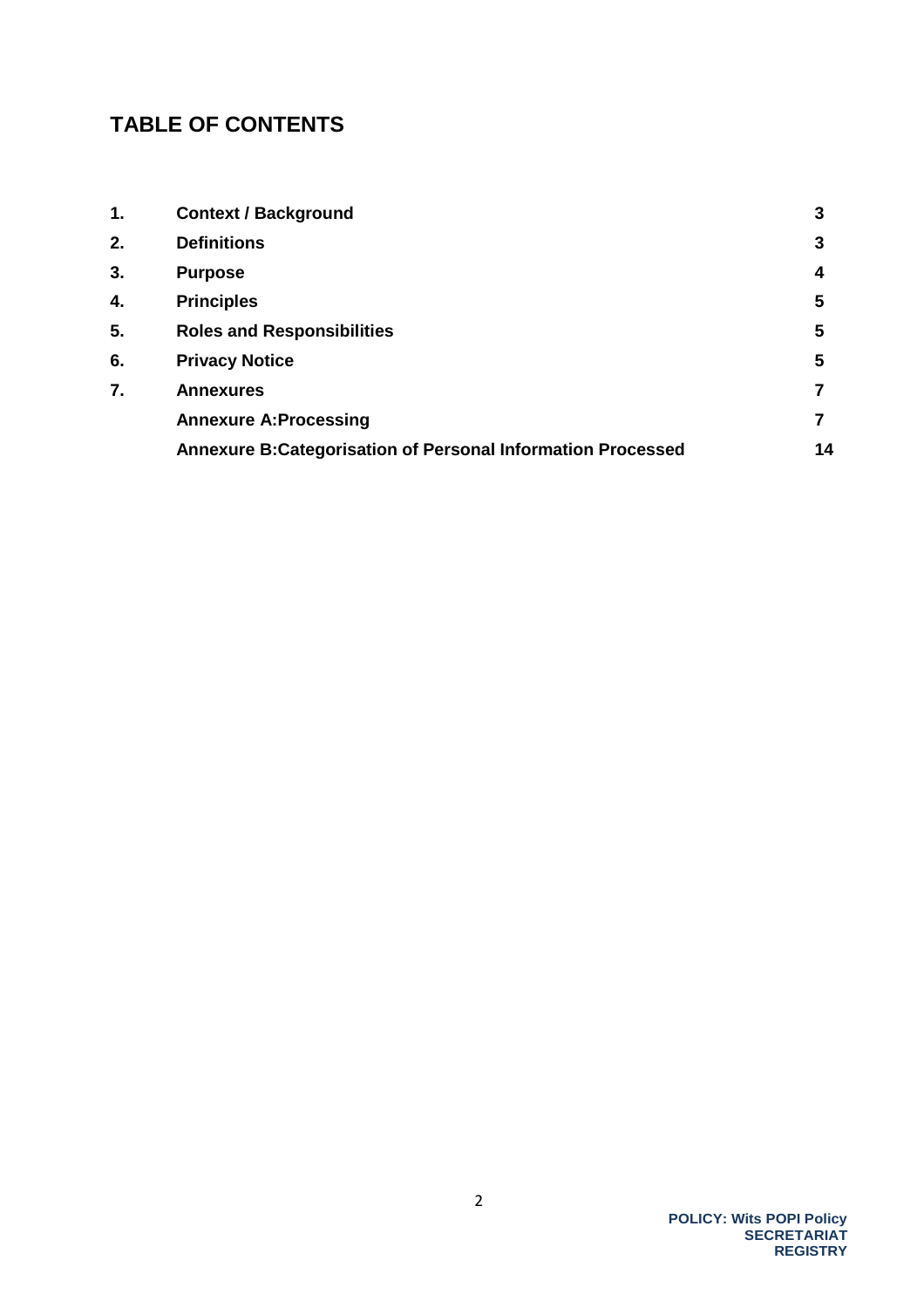| <b>Policy Title</b>   | Wits POPI Policy |
|-----------------------|------------------|
| <b>Policy Officer</b> | Carol Crosley    |
| <b>Date Approved</b>  | 2021             |
| Date Effective From   | 2021             |
| Last updated          | 2021             |

#### <span id="page-2-0"></span>**1. Context and Background**

This policy covers The University's compliance with and application of the Protection of Personal Information Act, 4 of 2013 ("POPIA"). The University promotes the right to privacy and the POPIA includes the right to protection against unlawful processing of Personal Information, giving effect to the right to privacy as enshrined in section 14 of the Constitution of the Republic of South Africa.

The University is committed to protecting Data Subjects' privacy and recognises the importance of compliance with statutory requirements in the collection, transfer, retention, and distribution of Personal Information (referred to as "processing").

## **2**. **Definitions**

| <b>Consent</b>                                                                                      | Any voluntary, specific and informed expression of will in terms of which       |  |  |
|-----------------------------------------------------------------------------------------------------|---------------------------------------------------------------------------------|--|--|
|                                                                                                     | permission is given for the processing of personal information.                 |  |  |
| Data Subject<br>The person to whom personal information relates, and for purposes of this           |                                                                                 |  |  |
|                                                                                                     | policy includes, but is not limited to, the University's: governance and/or     |  |  |
|                                                                                                     | appointed officer-bearers, prospective students, students, researchers,         |  |  |
|                                                                                                     | research participants, post-doctoral fellows, alumni, authors, employment       |  |  |
|                                                                                                     | candidates, employees, external members of committees, council members,         |  |  |
|                                                                                                     | partner organisations, subsidiaries, donors and funders, visitors, contractors, |  |  |
|                                                                                                     | service providers, agents, members of the public.                               |  |  |
| To delete any information that identifies the Data Subject, can be used or<br>De-identify           |                                                                                 |  |  |
|                                                                                                     | manipulated by a reasonably foreseeable method to identify the Data             |  |  |
|                                                                                                     | Subject, or can be linked by a reasonably foreseeable method to other           |  |  |
|                                                                                                     | information that identifies the Data Subject.                                   |  |  |
| <b>Information Officer</b><br>The Information Officer required in terms of section 55 of the POPIA; |                                                                                 |  |  |
| <b>Deputy Information</b>                                                                           | The Deputy Information Officer required in terms of section 56 of POPIA;        |  |  |
| <b>Officer</b>                                                                                      |                                                                                 |  |  |
| 'Information<br>The Information Regulator established in terms of section 39 of POPIA.              |                                                                                 |  |  |
| Regulator                                                                                           |                                                                                 |  |  |
| A person who processes Personal Information for The University in terms of a<br>Operator            |                                                                                 |  |  |
|                                                                                                     | contract or mandate, without coming under the direct authority of The           |  |  |
| University.                                                                                         |                                                                                 |  |  |
| A natural person or a juristic person;<br>Person                                                    |                                                                                 |  |  |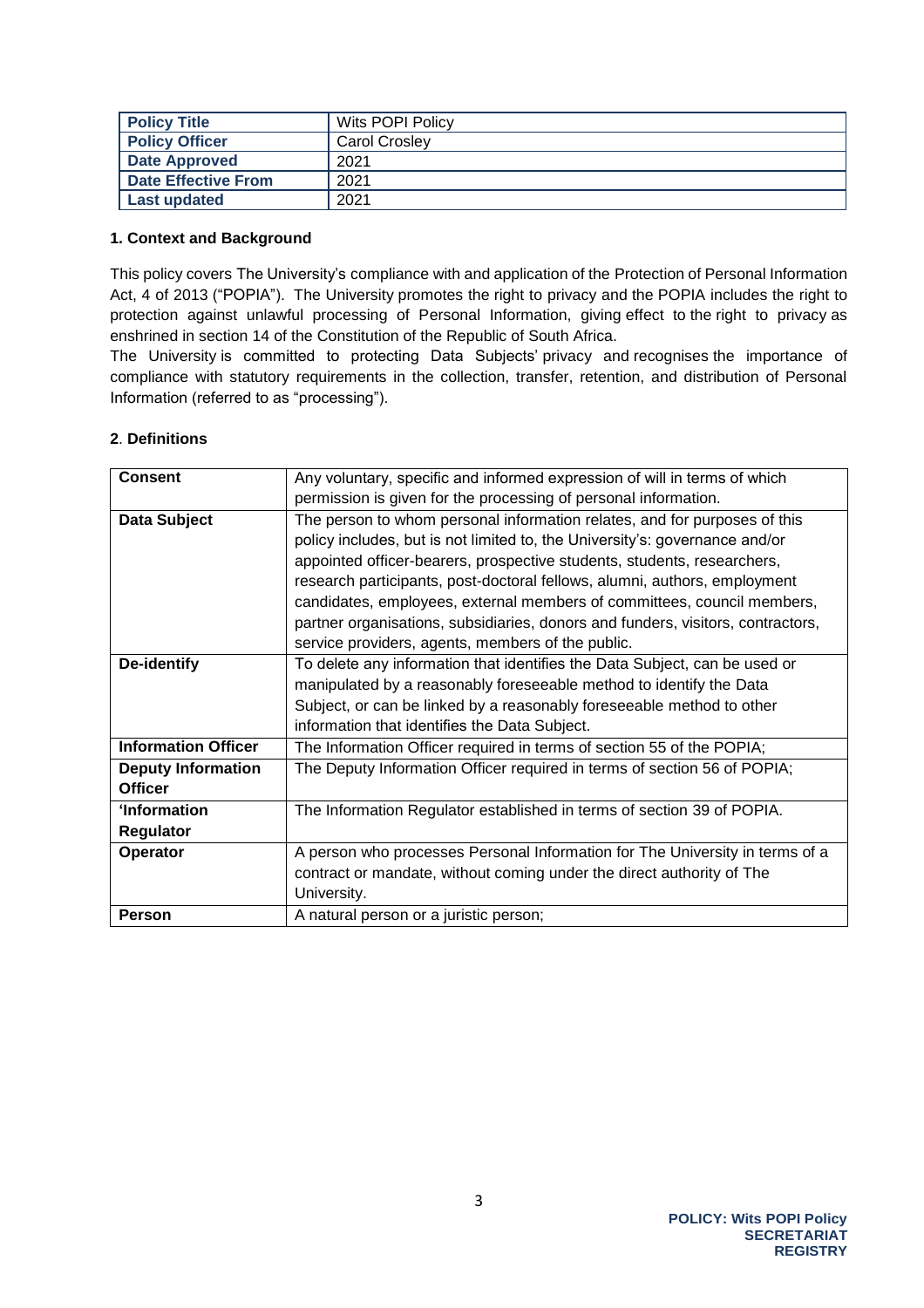| <b>Personal Information</b> | Information relating to an identifiable, living, natural person, and where it is   |  |  |
|-----------------------------|------------------------------------------------------------------------------------|--|--|
|                             | applicable, an identifiable, existing juristic person (whether The                 |  |  |
|                             | University employees, directors, customers, suppliers, contractors,                |  |  |
|                             | shareholders, or contractors' or suppliers' staff), including, but not limited to: |  |  |
|                             | a. information relating to the race, gender, sex, pregnancy, marital status,       |  |  |
|                             | national, ethnic or social origin, colour, sexual orientation, age, physical       |  |  |
|                             | or mental health, well-being, disability, religion, conscience, belief, culture,   |  |  |
|                             | language and birth of the person;                                                  |  |  |
|                             | b. information relating to the education or the medical, financial, criminal or    |  |  |
|                             | employment history of the person;                                                  |  |  |
|                             | c. any identifying number, symbol, e-mail address, physical address,               |  |  |
|                             | telephone number, location information, online identifier or other particular      |  |  |
|                             | assignment to the person;                                                          |  |  |
|                             | d. the biometric information of the person;                                        |  |  |
|                             | e. the personal opinions, views or preferences of the person;                      |  |  |
|                             | f. correspondence sent by the person that is implicitly or explicitly of a private |  |  |
|                             | or confidential nature or further correspondence that would reveal the             |  |  |
|                             | contents of the original correspondence;                                           |  |  |
|                             | g. the views or opinions of another individual about the person; and               |  |  |
|                             | h. the name of the person if it appears with other personal information            |  |  |
|                             | relating to the person or if the disclosure of the name itself would reveal        |  |  |
|                             | information about the person;                                                      |  |  |
|                             | i. and includes "special personal information" referred to in section 26 of        |  |  |
|                             | the POPIA such as religion, race or ethnic origin, criminal record, trade union    |  |  |
|                             | membership, health, medical records, or biometric information of a Data            |  |  |
|                             | Subject.                                                                           |  |  |
| <b>POPIA</b>                | The Protection of Personal Information Act, 4 of 2013.                             |  |  |
| <b>Processing</b>           | Any operation or activity or any set of operations, whether by automatic           |  |  |
|                             | means, concerning Personal Information, including:                                 |  |  |
|                             | a. the collection, receipt, recording, organisation, collation, storage, updating  |  |  |
|                             | or modification, retrieval, alteration, consultation or use;                       |  |  |
|                             | b. dissemination by means of transmission, distribution or making available in     |  |  |
|                             | any other form; or                                                                 |  |  |
|                             | c. merging, linking, as well as restriction, degradation, erasure or destruction   |  |  |
|                             | of Personal Information.                                                           |  |  |
| <b>Responsible Party</b>    | The University as a private body, who alone or in conjunction with others,         |  |  |
|                             | determines the purpose of and means for processing Personal Information.           |  |  |
| <b>Privacy Notice</b>       | A privacy notice describes how your personal information is used by The            |  |  |
|                             | University as a result of a person's engagement with The University.               |  |  |
| <b>The University</b>       | The University of the Witwatersrand, a tertiary institution established in terms   |  |  |
|                             | of the applicable legislation of the Republic of South Africa.                     |  |  |

## <span id="page-3-0"></span>**3. PURPOSE**

This policy promotes the protection of Personal Information and aims to regulate, in harmony with regulatory standards, the processing of Personal Information by The University, as well as promotion of the right to privacy and regulation of the manner in which The University Processes Personal Information, in accordance with the requirements of the POPIA.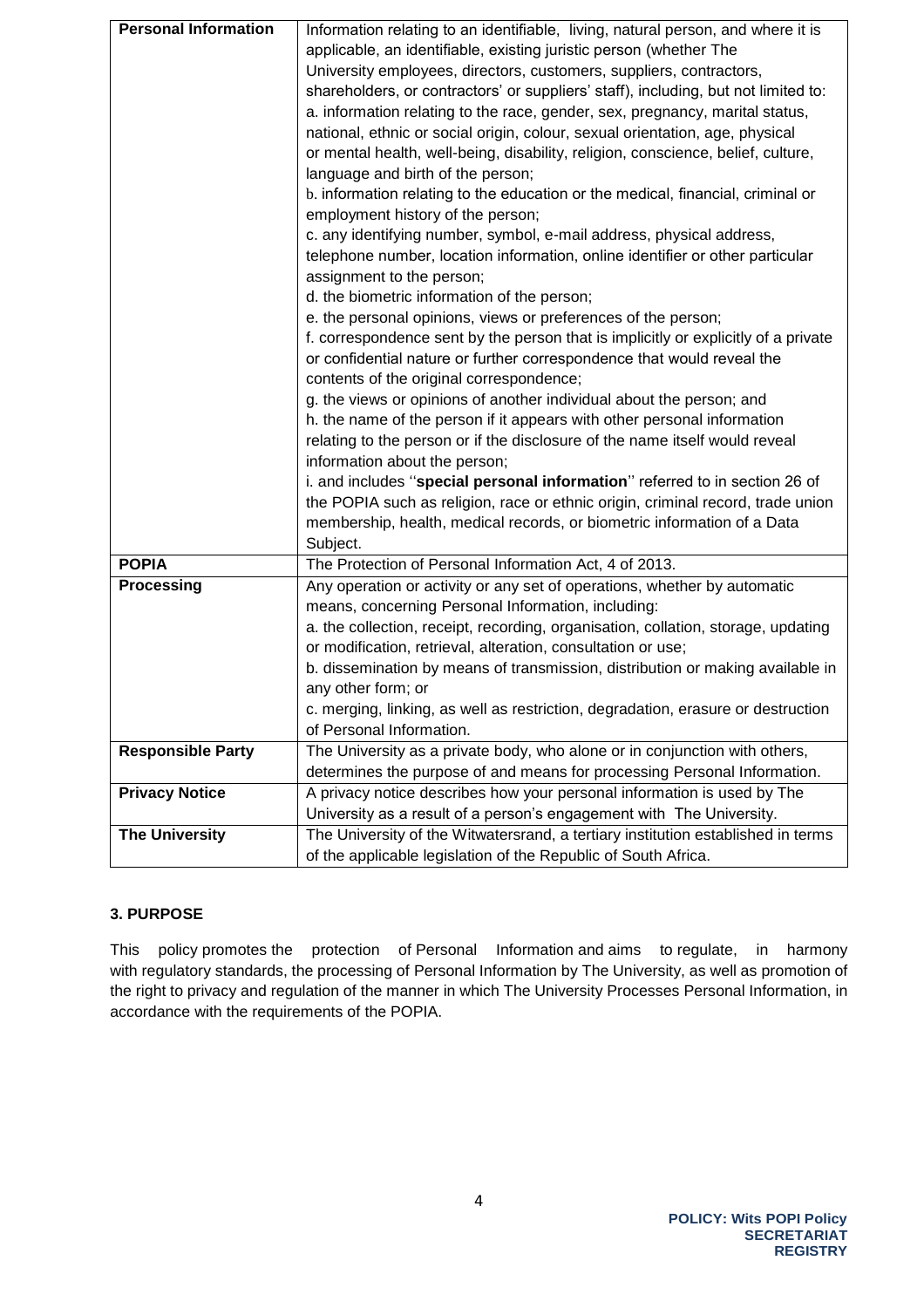#### <span id="page-4-0"></span>**4. PRINCIPLES**

**4.1** This policy applies to all The University operations and activities in South Africa and to the extent legally required in other jurisdictions, and to The University's, including but not limited to, governance and/or appointed officer-bearers, prospective students, students, researchers, research participants, postdoctoral fellows, alumni, authors, employment candidates, employees, external members of committees, council members, partner organisations, subsidiaries, donors and funders, visitors, contractors, service providers, agents, members of the public.

**4.2** The University Processes Personal Information of the individuals (natural persons) and corporate entities (juristic persons, such as companies, close corporations and trusts) with whom it works in order to operate and carry out its operations and activities (collectively referred to as "Persons").

**4.3** The University regards the lawful and proper processing of Personal Information as crucial to successful service delivery and essential to maintaining confidence between The University and those Persons who deal with it.

#### <span id="page-4-1"></span>**5. ROLES AND RESPONSIBILITIES**

| <b>Information Officer</b>                                                                  | The University complies with section 55 of the POPIA and an Information<br>Officer has been appointed and registered with the Information Regulator |  |  |
|---------------------------------------------------------------------------------------------|-----------------------------------------------------------------------------------------------------------------------------------------------------|--|--|
|                                                                                             | The Vice Chancellor of the University has been appointed as The University's                                                                        |  |  |
|                                                                                             | Information Officer.                                                                                                                                |  |  |
|                                                                                             | The Vice Chancellor will be assisted in conducting his duties and                                                                                   |  |  |
|                                                                                             | responsibilities in terms of section 56 of POPIA by The University's Registrar                                                                      |  |  |
|                                                                                             | who has been appointed as Deputy Information Officer.                                                                                               |  |  |
| <b>Deputy Information</b>                                                                   | Section 17 of PAIA provides for the designation of a Deputy Information Officer                                                                     |  |  |
| <b>Officer</b><br>of a public body, and section 50(6) of POPIA extends the designation of a |                                                                                                                                                     |  |  |
|                                                                                             | Deputy Information Officer for a private body.                                                                                                      |  |  |
|                                                                                             | The duties and responsibilities of a Deputy Information Officer should not be in                                                                    |  |  |
|                                                                                             | conflict with other duties assigned to him or her; 7.8. A Deputy Information                                                                        |  |  |
|                                                                                             | Officer must be accessible to everyone, particularly to a data subject in respect                                                                   |  |  |
|                                                                                             | of POPIA or a requester, in terms of PAIA.                                                                                                          |  |  |
|                                                                                             | A Deputy Information Officer(s) should have a reasonable understanding of the                                                                       |  |  |
|                                                                                             | business operations and processes of a body. An employee(s) with institutional                                                                      |  |  |
|                                                                                             | knowledge must be preferred for designation as a Deputy Information                                                                                 |  |  |
|                                                                                             | Officer(s).                                                                                                                                         |  |  |

## **6. PRIVACY NOTICES**

The University has a Privacy Notice (https://www.wits.ac.za/popia-and-paia/) which describes how personal information (PI) is used by the University as a result of a person's engagement with the University. This includes how the personal information is collected, how it is used and why it is used.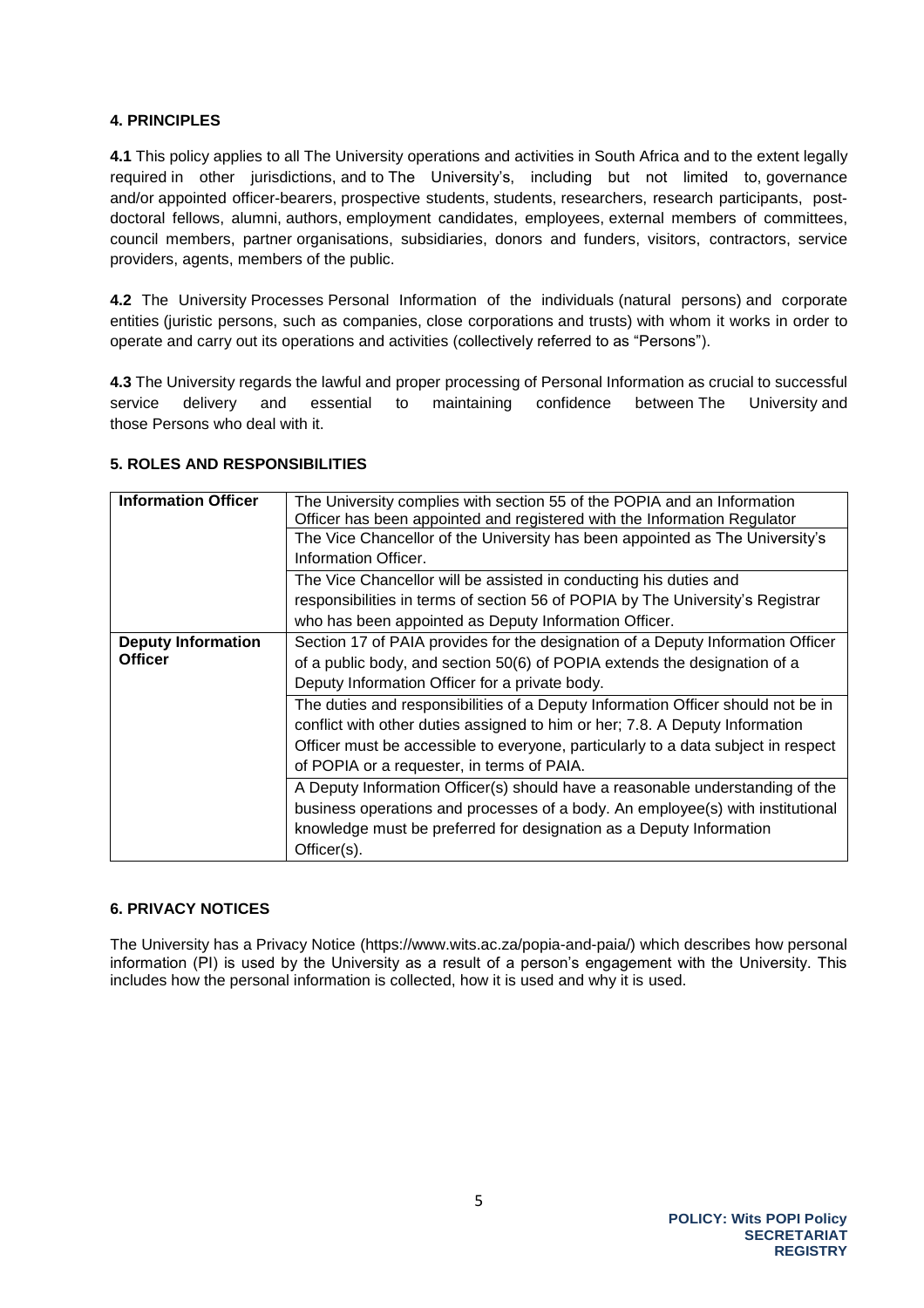#### **VERSION HISTORY**

| <b>Version</b> | <b>Date</b>    | Summary          | Changed by         |
|----------------|----------------|------------------|--------------------|
|                | September 2021 | Wits POPI Policy | Nicoleen Potgieter |
|                |                |                  |                    |
|                |                |                  |                    |

**POLICY: Wits POPI Policy SECRETARIAT REGISTRY**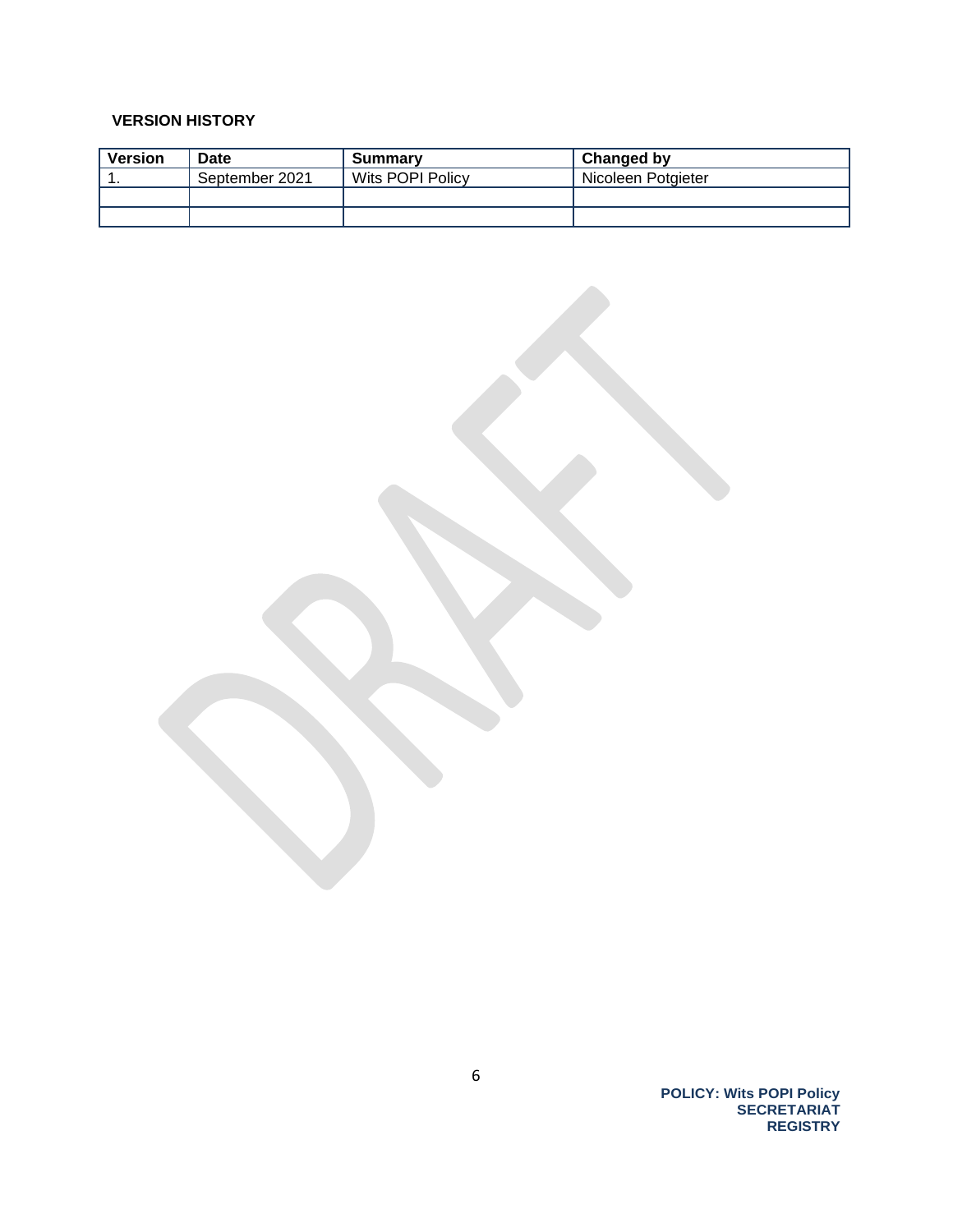## **Annexure A**

#### **1. PROCESSING**

The University Processes Personal Information of Persons in accordance with the eight conditions for the lawful processing of Personal Information as contained in the POPIA and these principles guide The University on how Personal Information must be processed. Data Subject consent to process Personal Information is provided voluntarily.

#### **1.1 Eight Conditions for Lawful Processing**

- **1.1.1. Accountability**
- **1.1.2. Processing Limitation**
- **1.1.3. Notification of collection and collection for specific purpose**
- **1.1.4. Further Processing Limitation**
- **1.1.5. Information Quality**
- **1.1.6. Openness**
- **1.1.7. Security Safeguards**
- **1.1.8. Data Subject Participation**

#### **1.2 Application of the eight conditions for lawful processing of personal information**

| <b>CONDITION</b>                            | <b>INFORMATION</b>                                                                                                                                                                                                                                                                                                                                                                                                                                                                                                                                                                                               |                                                                                                                 |
|---------------------------------------------|------------------------------------------------------------------------------------------------------------------------------------------------------------------------------------------------------------------------------------------------------------------------------------------------------------------------------------------------------------------------------------------------------------------------------------------------------------------------------------------------------------------------------------------------------------------------------------------------------------------|-----------------------------------------------------------------------------------------------------------------|
| <b>Condition 1</b><br><b>Accountability</b> | Where The University is a Responsible Party for the<br>purposes of Processing Personal Information,<br>it ensures that the eight conditions for the lawful<br>processing of Personal Information as set out<br>in the POPIA, and all the measures that give effect<br>to such conditions, are complied with at the time of<br>the determination of the purpose and means of the<br>processing and during the processing itself.                                                                                                                                                                                  |                                                                                                                 |
| <b>Condition 2</b>                          | <b>Lawfulness of processing</b>                                                                                                                                                                                                                                                                                                                                                                                                                                                                                                                                                                                  | <b>Minimality:</b> The processing activities                                                                    |
| <b>Processing</b>                           | The University Processes Personal information                                                                                                                                                                                                                                                                                                                                                                                                                                                                                                                                                                    | of The University is regarded as adequate,                                                                      |
| <b>Limitation</b>                           | lawfully and in a reasonable manner that does not<br>infringe the privacy of the Data<br>Subject. In particular, The University's processing<br>of any special personal information of a Data<br>Subject complies with sections 26 through 35 of the<br>POPIA in that it is, amongst other things, only<br>carried out where<br>(i) The University has obtained the consent of the<br>Data Subject;<br>(ii) it is necessary for the establishment, exercise or<br>defence of a right or obligation in law; or<br>(iii) it serves a public interest and the processing is<br>necessary for the purpose concerned. | relevant, and not excessive.                                                                                    |
|                                             |                                                                                                                                                                                                                                                                                                                                                                                                                                                                                                                                                                                                                  | Consent, justification and objection:<br>A personal Information is<br>processed because it is necessary for the |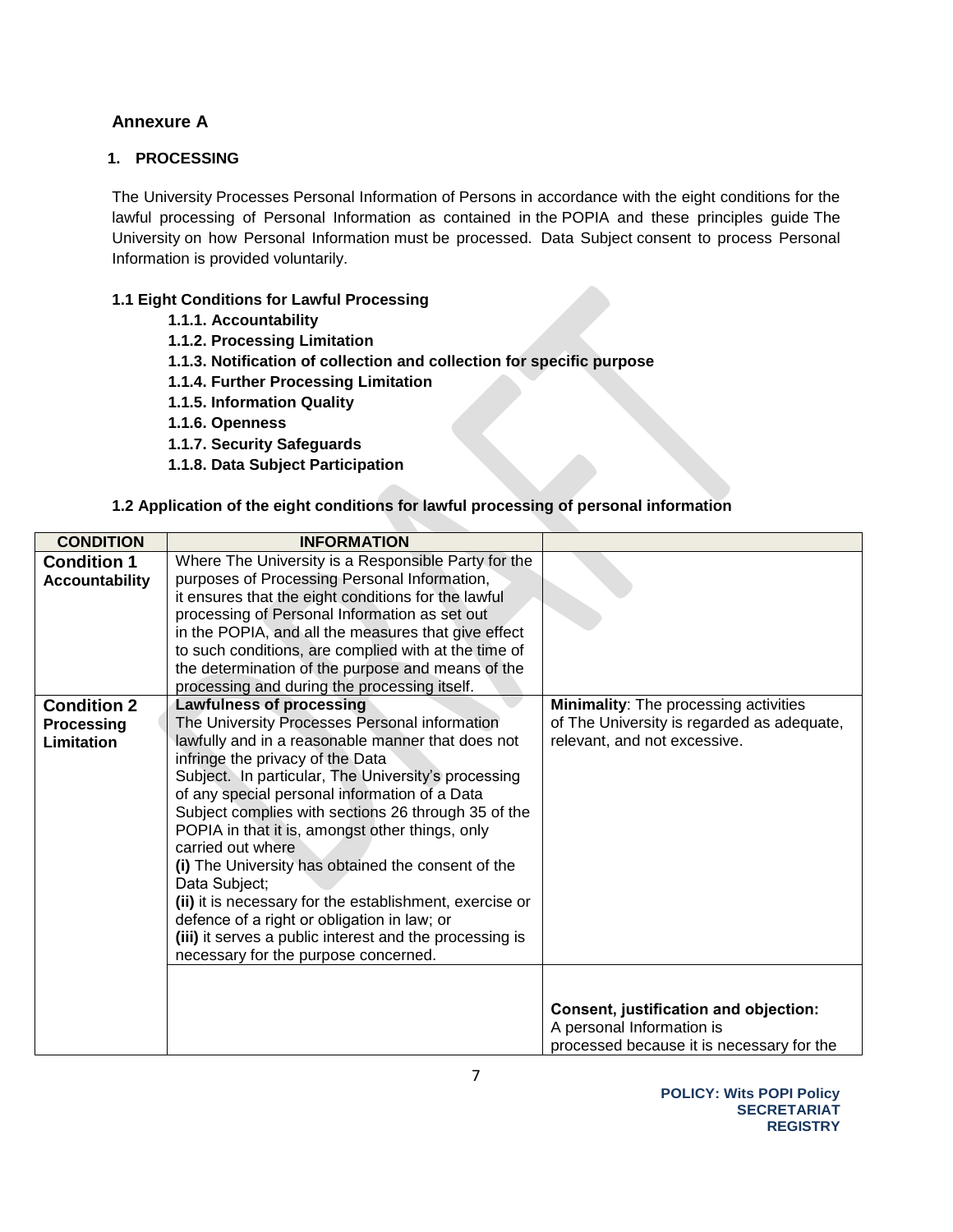|  | conclusion or performance of a contract to<br>which the Data Subject is party or for<br>pursuing the legitimate interests of The<br>University as a Responsible Party.<br><b>b.</b> The Data Subject may withdraw their<br>consent, if consent was provided, to The<br>University processing their Personal<br>Information at any time provided that the<br>lawfulness of the processing of Personal<br>Information before such withdrawal, or the<br>processing of Personal Information, will not<br>be affected.<br>c. The Data Subject may also object, at any<br>time, to the processing of their Personal<br>Information, by complying with the relevant<br>process, and subject to there<br>being reasonable grounds relating<br>to their particular situation.<br>d. The Data Subject is however forewarned<br>that if they revoke consent or object to The<br>University processing their Personal<br>Information in terms of the POPIA, in<br>circumstance where the processing of such<br>Personal Information is necessary to carry<br>out actions for the conclusion or<br>performance of a contract, then the Data<br>Subject may be excluded from any affected<br>rights or benefits under the contract and,<br>where such consent is operationally<br>material to the continuation of the<br>contract, that the relationship, undertaking,<br>or arrangement, may have to be<br>terminated, or suspended as the case<br>be, for operational or otherwise legitimate<br>reasons, to the extent as may be<br>necessary.<br>e. The University regards the processing of<br>Personal Information as justifiable under<br>the POPIA, which<br>includes, processing that is necessary to<br>carry out actions for the conclusion or<br>performance of contractual<br>relationships with Data Subjects,<br>processing complies with an obligation<br>imposed by law on The<br>University, processing protects a legitimate<br>interest of the Data Subject, processing is |
|--|-----------------------------------------------------------------------------------------------------------------------------------------------------------------------------------------------------------------------------------------------------------------------------------------------------------------------------------------------------------------------------------------------------------------------------------------------------------------------------------------------------------------------------------------------------------------------------------------------------------------------------------------------------------------------------------------------------------------------------------------------------------------------------------------------------------------------------------------------------------------------------------------------------------------------------------------------------------------------------------------------------------------------------------------------------------------------------------------------------------------------------------------------------------------------------------------------------------------------------------------------------------------------------------------------------------------------------------------------------------------------------------------------------------------------------------------------------------------------------------------------------------------------------------------------------------------------------------------------------------------------------------------------------------------------------------------------------------------------------------------------------------------------------------------------------------------------------------------------------------------------------------------------------------------------------------------------------------------------------------|
|  | necessary for the proper performance of a<br>public law duty by The University, or<br>processing is necessary for pursuing the<br>legitimate interest of The University or a<br>third party to whom the information is                                                                                                                                                                                                                                                                                                                                                                                                                                                                                                                                                                                                                                                                                                                                                                                                                                                                                                                                                                                                                                                                                                                                                                                                                                                                                                                                                                                                                                                                                                                                                                                                                                                                                                                                                            |
|  | supplied.                                                                                                                                                                                                                                                                                                                                                                                                                                                                                                                                                                                                                                                                                                                                                                                                                                                                                                                                                                                                                                                                                                                                                                                                                                                                                                                                                                                                                                                                                                                                                                                                                                                                                                                                                                                                                                                                                                                                                                         |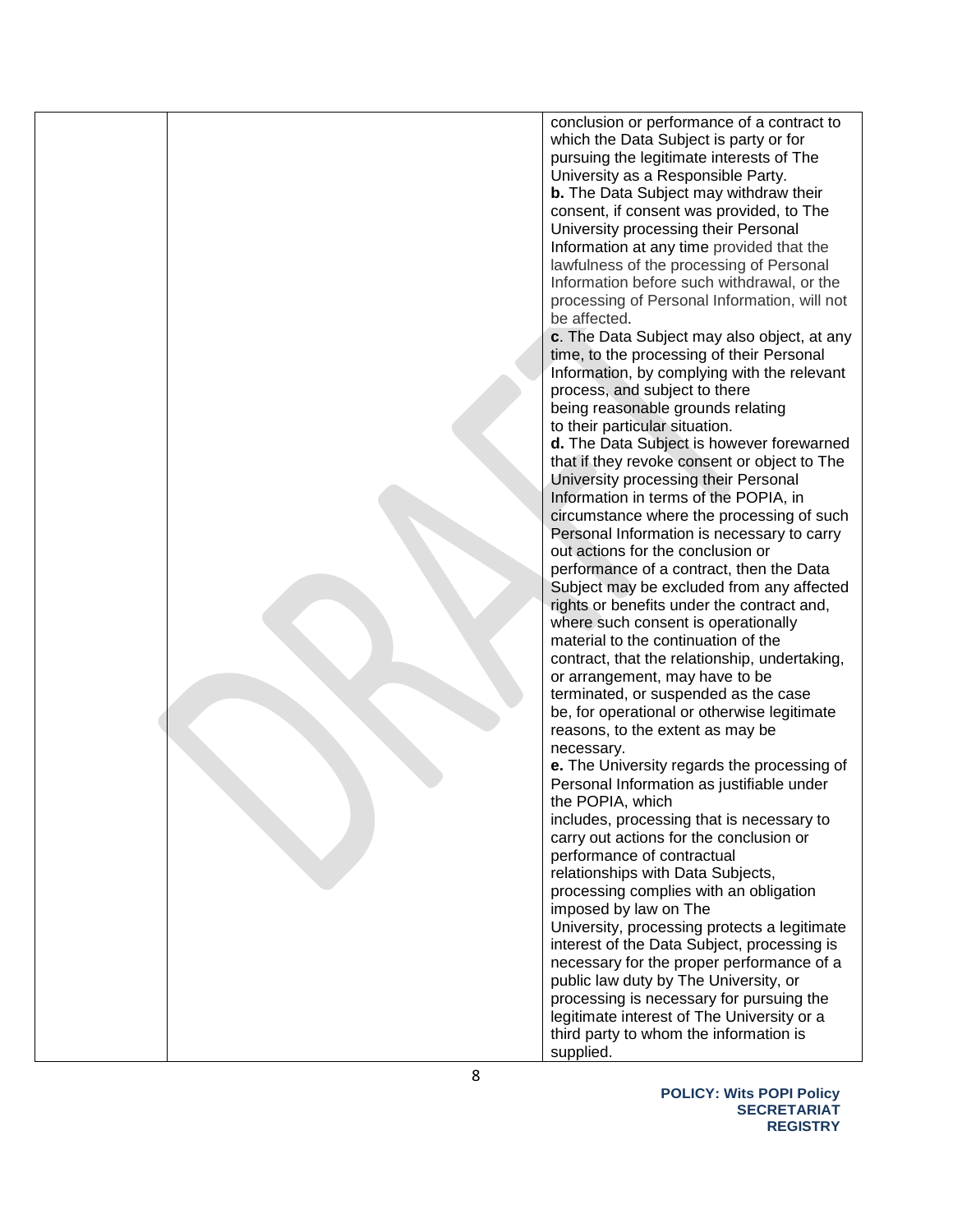|                        |                                                      | f. The University has several policies and      |
|------------------------|------------------------------------------------------|-------------------------------------------------|
|                        |                                                      |                                                 |
|                        |                                                      | procedures that require or may result in the    |
|                        |                                                      | processing of personal information. In most     |
|                        |                                                      | instances the information is collected from     |
|                        |                                                      | the Data Subjects. The justification for        |
|                        |                                                      | processing will in most instances be based      |
|                        |                                                      | on either the conclusion and                    |
|                        |                                                      | implementation of a contract or in order to     |
|                        |                                                      | comply with legislative or regulatory           |
|                        |                                                      | requirements. In all other instances where      |
|                        |                                                      | a Data Subject submits personal                 |
|                        |                                                      | information or special personal information     |
|                        |                                                      | to The University pursuant to a policy or       |
|                        |                                                      | procedure it would be regarded as having        |
|                        |                                                      | consented to the processing of the said         |
|                        |                                                      | information for the purpose of implementing     |
|                        |                                                      | the policy or process.                          |
|                        |                                                      | <b>Collection from Data Subjects Personal</b>   |
|                        |                                                      | information is collected directly from the      |
|                        |                                                      | Data Subject and also collected                 |
|                        |                                                      | where contained in or derived from a public     |
|                        |                                                      | record or has deliberately                      |
|                        |                                                      | been made public by the Data Subject.           |
|                        |                                                      | <b>Collection from Other Sources Collection</b> |
|                        |                                                      | by the University may also take place when      |
|                        |                                                      | the Data Subject has: consented to the          |
|                        |                                                      | collection from another source, collection      |
|                        |                                                      | from another source would not prejudice a       |
|                        |                                                      | legitimate interest of the Data Subject,        |
|                        |                                                      | compliance would prejudice a lawful             |
|                        |                                                      | purpose of the collection, compliance is not    |
|                        |                                                      | reasonably practicable in the circumstances     |
|                        |                                                      | of the particular case, or, collection from     |
|                        |                                                      | another source is necessary for purposes of     |
|                        |                                                      | section 12 2 (d) of the POPIA. The              |
|                        |                                                      | University may make use of Operators who        |
|                        |                                                      | perform medical, credit and criminal vetting    |
|                        |                                                      | for The University subject to compliance        |
|                        |                                                      | with the POPIA.                                 |
| <b>Condition 3</b>     | 1. The University processes Personal Information     | Purpose for processing includes (but is not     |
| <b>Notification of</b> | only for specific, explicitly defined and legitimate | limited to)                                     |
| collection             | reasons, which purpose is communicated to            | a. Employee Candidates/Employees'               |
| and collection         | the relevant Data Subject by way of privacy notices, | <b>Personal Information (including for</b>      |
| for specific           | as part of concluding agreements with The            | academic staff): which is processed to          |
| purpose                | University, in this policy and other policies and    | facilitate the employment relationship          |
|                        | procedures where such policies or procedures         | between the employee and The                    |
|                        | require or may result in the collection of Personal  | University. This Personal Information           |
|                        | Information.                                         | is processed on a continued and on-going        |
|                        | 2. The University complies with section 18           | basis throughout the duration of an             |
|                        | of the POPIA, in its reasonably practicable          | employee's employment with The                  |
|                        | steps, by ensuring that Data Subjects are aware of   | University for personnel management,            |
|                        | the purpose of the processing of Personal            | administration, work and general business       |
|                        | Information.                                         | management, regulatory and statutory            |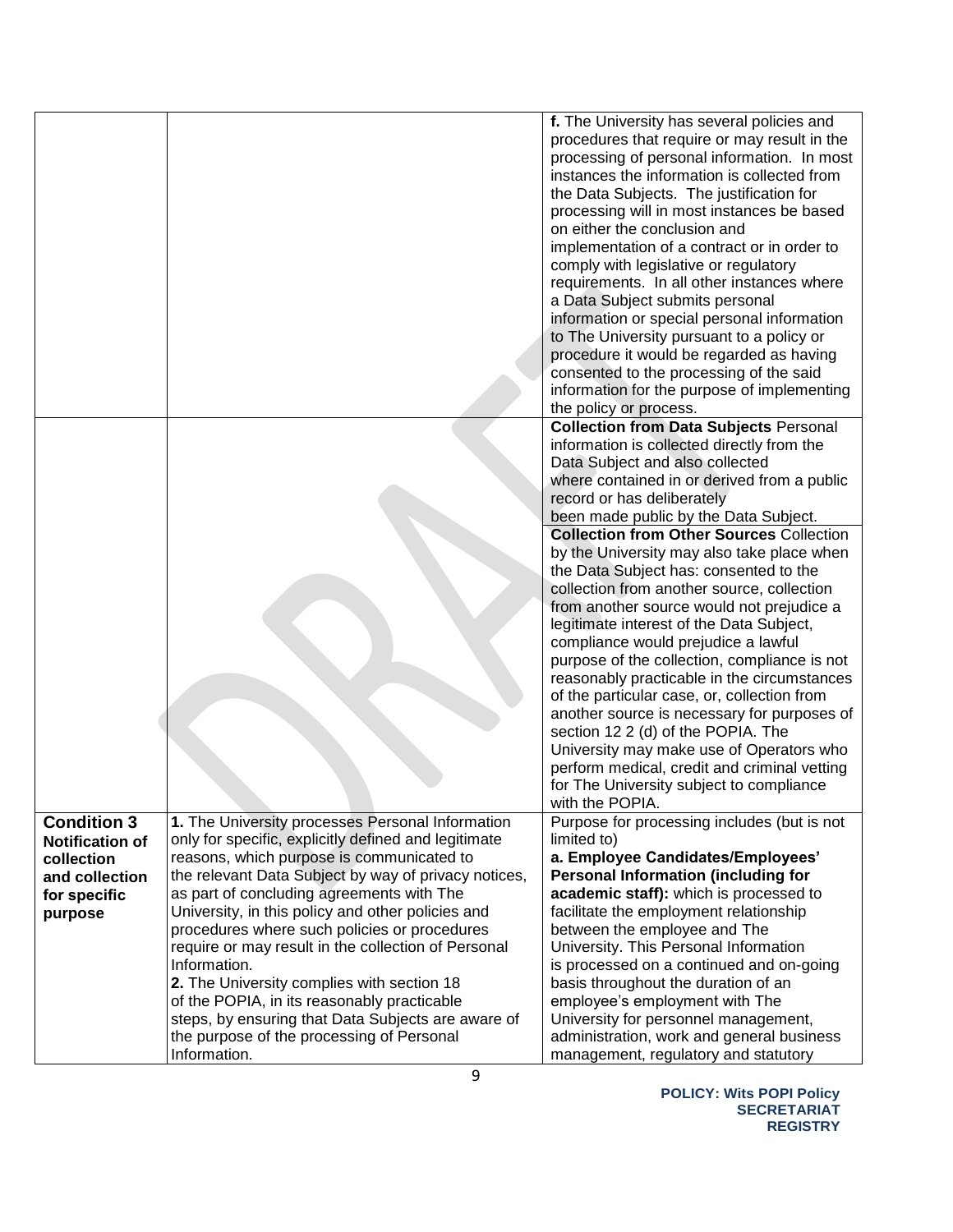**3.** If The University is collecting information directly from a Data Subject, it will notify a Data Subject during the time of the collection. If however Personal Information is collected from another source, The University will apply a reasonable period of onemonth within which to notify a Data Subject of the collection of information, unless a shorter period is practicable.

**4.** The University is not entitled to notify a Data Subject in respect of the collection of Personal Information if it is justified to do so in compliance with section 18 of the POPIA.

compliance, and reporting. For example, The University requires the Personal Information for security purposes, to administer payroll, improve and maintain the administration of employee benefits (such as leave entitlement, facilitate the management of work and employees, operate performance and salary reviews, operate The University IT and communications systems, comply with record keeping and other legal obligations. After the termination of an employee's employment with The University, the Personal Information is processed to ensure the administration of post-employment benefits, if any and where applicable.

#### **b. Students/Prospective Students or Applicants /International**

**Students Personal Information** which is processed to facilitate the student relationship, or possible relationship, between the student and The University, in order for The University to provide a quality level of tertiary education. If a person in this category is under the age of 18 years and therefore falls to be a child in terms of legal requirements, the necessary consent from the parent or guardian must be obtained.

**c. Research Participants/Post-Doctoral Fellows, Alumni, Authors:** which is processed to facilitate the

relevant engagements in order to sustain or advance The University's academic activities.

#### **d. Governance and/or Appointed Office Bearers/External Members of Committees/ Council Members:** which is processed to facilitate the engagements of such persons as arising from a constitutive or legislative document regulating such appointments.

**e. Suppliers' Personal Information:** which is processed to facilitate the business relationship between the supplier / service provider and The University in order for the supplier / service provider to provide goods and/or services to The University as a customer.

**f. Keeping a record of processing activities:** The University, in compliance with section 17 of the POPIA, will document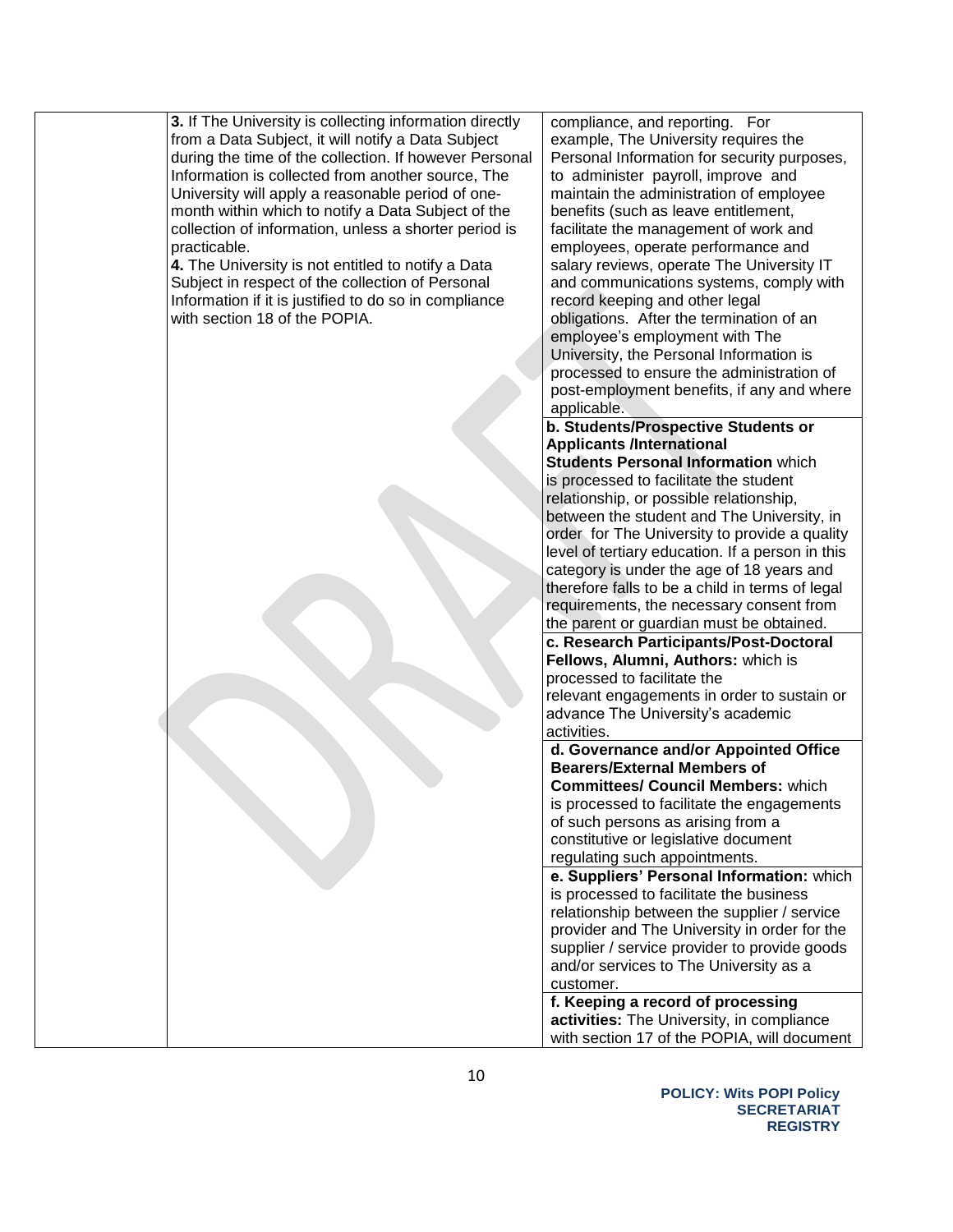|                          |                                                                      | processing activities, including in both     |
|--------------------------|----------------------------------------------------------------------|----------------------------------------------|
|                          |                                                                      | written and electronic means, as to the      |
|                          |                                                                      | various processing activities.               |
|                          |                                                                      | g. Retention and restriction of              |
|                          |                                                                      | records: The University has a retention      |
|                          |                                                                      | and archiving policy that regulates the      |
|                          |                                                                      | retention and archiving of                   |
|                          |                                                                      | information as required or authorised by     |
|                          |                                                                      | law, as well as where such records           |
|                          |                                                                      | are reasonably required for lawful purposes  |
|                          |                                                                      | related to The University's functions and/or |
|                          |                                                                      | activities. The University takes reasonable  |
|                          |                                                                      | measures to delete records of Personal       |
|                          |                                                                      | Information or de-identify it as soon as     |
|                          |                                                                      | reasonably practically possible after The    |
|                          |                                                                      | University is no longer authorised to retain |
|                          |                                                                      | the records (as per relevant statutory and   |
|                          |                                                                      | regulatory frameworks) or                    |
|                          |                                                                      | ensures appropriate safeguards are           |
|                          |                                                                      | maintained in the event that Personal        |
|                          |                                                                      | Information is retained for longer           |
|                          |                                                                      | than statutory prescribed periods            |
|                          |                                                                      | for historical, statistical or research      |
| <b>Condition 4</b>       | 1. Personal Information is not processed for a                       | purposes.                                    |
|                          | secondary purpose unless that processing is                          |                                              |
| <b>Further</b>           | compatible with the original purpose for                             |                                              |
| Processing<br>Limitation | processing.                                                          |                                              |
|                          | 2. In this regard, The University complies with                      |                                              |
|                          | section 15 of the POPIA.                                             |                                              |
| <b>Condition 5</b>       | 1. The University takes reasonable steps to ensure                   |                                              |
| <b>Information</b>       | that the Personal Information collected is complete,                 |                                              |
| Quality                  | accurate, not misleading and updated where                           |                                              |
|                          | necessary and The University has regard to the                       |                                              |
|                          | purpose for which Personal Information is collected                  |                                              |
|                          | or further processed when taking such steps.                         |                                              |
|                          | 2. In this regard, The University complies with                      |                                              |
|                          | section 16 of the POPIA.                                             |                                              |
|                          | 3. However, read with paragraph 5.3.5.1, Data                        |                                              |
|                          | Subjects are required to ensure that the Personal                    |                                              |
|                          | Information they provide is complete, accurate, not                  |                                              |
|                          | misleading and consistently updated where                            |                                              |
|                          | necessary.                                                           |                                              |
| <b>Condition 6</b>       | The University will take reasonable steps to ensure                  |                                              |
| <b>Openness</b>          | that the Data Subjects are aware of, amongst<br>others, the Personal |                                              |
|                          | Information it collects and the purpose for                          |                                              |
|                          | which the Personal Information is processed. In                      |                                              |
|                          | this regard, The University complies with sections                   |                                              |
|                          | 17 and 18 of the POPIA.                                              |                                              |
| <b>Condition 7</b>       | 1. The University secures the integrity and                          | In order to give effect                      |
| <b>Security</b>          | confidentiality of Personal Information that it                      | to clause 5.3.7.1, The                       |
|                          |                                                                      |                                              |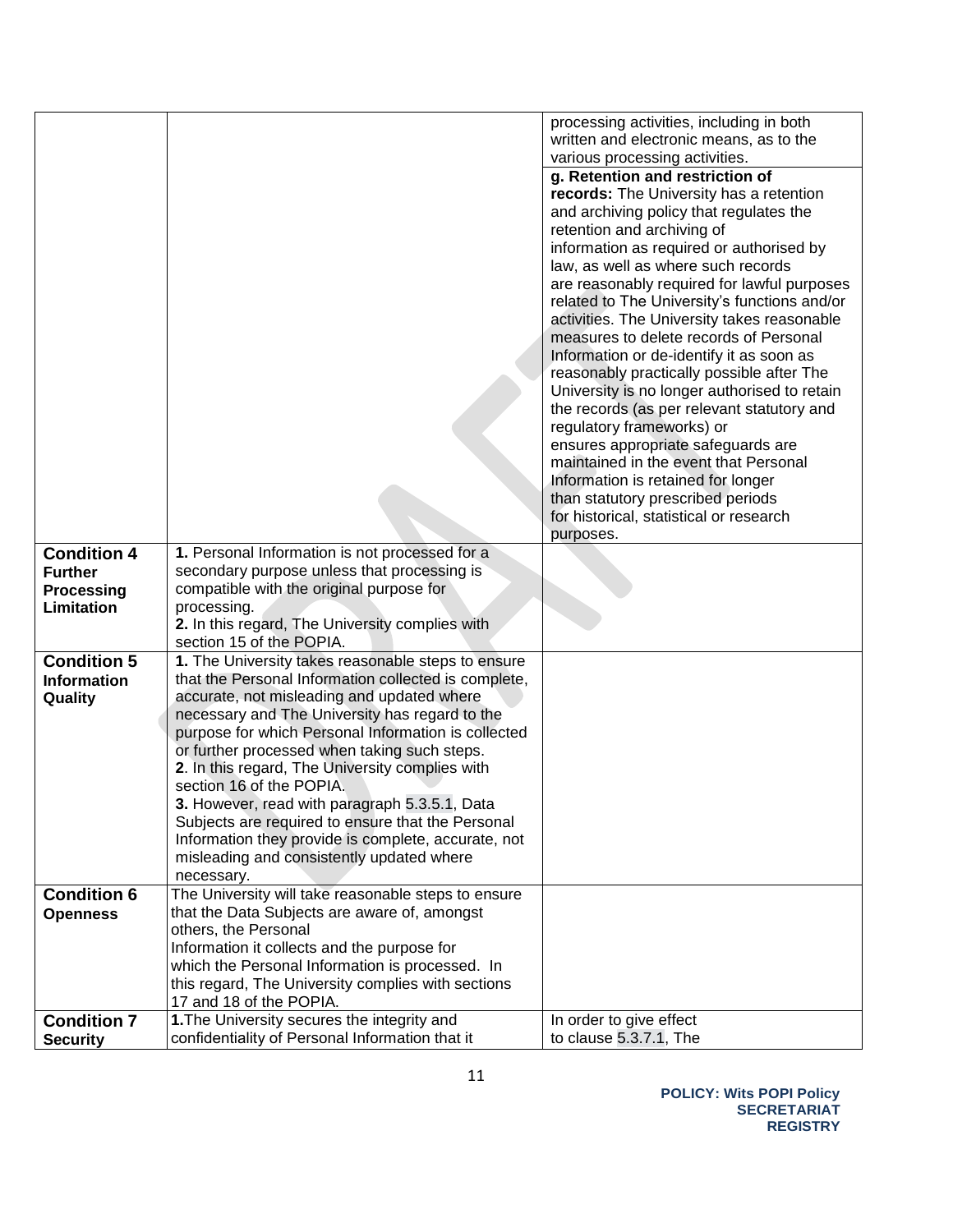| <b>Safeguards</b>                                                 | processes by taking appropriate,<br>reasonable, technical and organisational measures<br>to prevent:<br>loss of, damage to or unauthorised destruction<br>of Personal Information; and<br>unlawful access to or processing of Personal<br>Information. | University takes reasonable measures to:<br>a. identify all reasonably foreseeable<br>internal and external risks to Personal<br>Information in its possession or under its<br>control;<br><b>b.</b> establish and maintain appropriate<br>safeguards against the risks identified;<br>c. regularly verify that the safeguards are<br>effectively implemented; and<br>d. ensure that the safeguards are                                                                                                                                                                                                                                                                                                                                                                                                                                                                                                                                                                                                                                                                 |
|-------------------------------------------------------------------|--------------------------------------------------------------------------------------------------------------------------------------------------------------------------------------------------------------------------------------------------------|-------------------------------------------------------------------------------------------------------------------------------------------------------------------------------------------------------------------------------------------------------------------------------------------------------------------------------------------------------------------------------------------------------------------------------------------------------------------------------------------------------------------------------------------------------------------------------------------------------------------------------------------------------------------------------------------------------------------------------------------------------------------------------------------------------------------------------------------------------------------------------------------------------------------------------------------------------------------------------------------------------------------------------------------------------------------------|
|                                                                   |                                                                                                                                                                                                                                                        | continually updated in response to new<br>risks or deficiencies in previously<br>implemented safeguards.                                                                                                                                                                                                                                                                                                                                                                                                                                                                                                                                                                                                                                                                                                                                                                                                                                                                                                                                                                |
|                                                                   | The University complies with generally accepted<br>information security practices and procedures which<br>apply to it generally and also in terms of specific<br>rules and regulations (where applicable) in respect<br>of Universities Operators.     | The University ensures compliance with<br>sections 20 and 21 of the POPIA by<br>entering into data processing agreements<br>with Operators who process Personal<br>Information for or on behalf of The<br>University, thereby also ensuring that the<br>Operator establishes and maintains the<br>security measures referred to in section<br>19 of the POPIA.                                                                                                                                                                                                                                                                                                                                                                                                                                                                                                                                                                                                                                                                                                          |
|                                                                   | <b>Notification of security compromises:</b>                                                                                                                                                                                                           | Although The University takes all<br>reasonable measures to ensure the safety<br>of the Personal<br>Information that it processes, where there<br>are reasonable grounds to believe that the<br>Personal Information of a Data Subject has<br>been accessed or acquired by any<br>unauthorised person or source, then The<br>University will, as soon as reasonably<br>possible after the discovery of the<br>compromise, taking into account the<br>legitimate needs of law enforcement or any<br>measures reasonably necessary to<br>determine the scope of the compromise<br>and to restore the integrity of The<br>University's information systems, notify the<br>Information Regulator (in the manner<br>prescribed by the POPIA) and the Data<br>Subject (by e-mail to the Data Subject's last<br>known e-mail address) of the alleged<br>breach. The notification referred to<br>in clause 5.3.7.5 shall include sufficient<br>information to allow the Data Subject to<br>take protective measures against the<br>potential consequences of the<br>compromise. |
| <b>Condition 8</b><br><b>Data Subject</b><br><b>Participation</b> | 1. Access to personal information:<br>A Data Subject may (subject to the provision<br>of adequate proof of identity to The<br>University) request to know whether their Personal<br>Information is held by The University, as well as the              |                                                                                                                                                                                                                                                                                                                                                                                                                                                                                                                                                                                                                                                                                                                                                                                                                                                                                                                                                                                                                                                                         |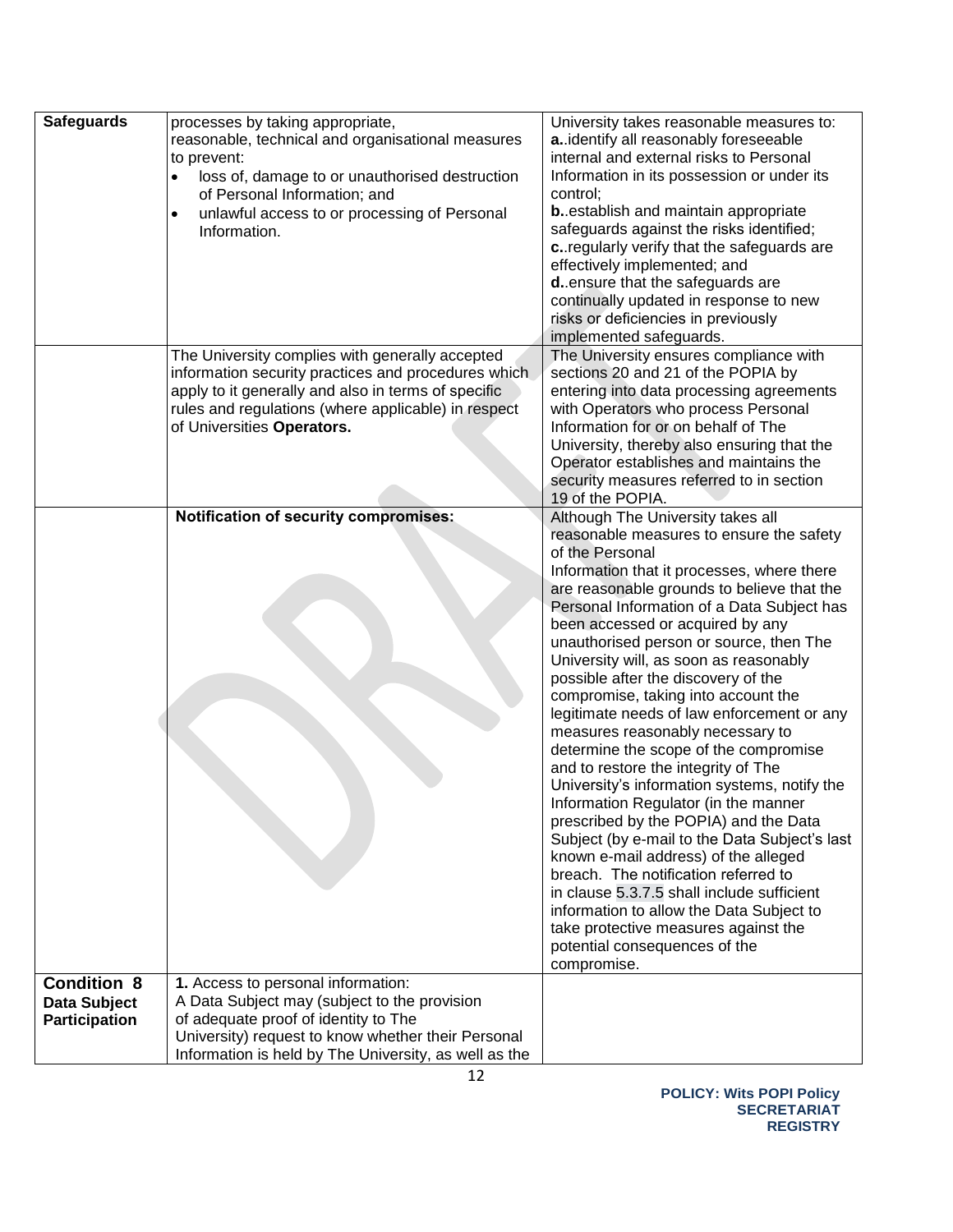| correction and/or deletion of any Personal<br>Information held about them but The University may<br>charge an access fee to cover the cost of retrieving<br>the information and supplying it to a Data<br>Subject. If The University and the Data Subject<br>cannot reach agreement following The University's<br>receipt of such a request, the Data Subject can<br>ask The University to make a note of the requested<br>correction alongside the information.<br>2. In this regard, sections 23, 24 and 25 are<br>applicable to Personal Information requests by Data<br>Subjects.<br>3. The Data Subject's access to Personal |  |
|-----------------------------------------------------------------------------------------------------------------------------------------------------------------------------------------------------------------------------------------------------------------------------------------------------------------------------------------------------------------------------------------------------------------------------------------------------------------------------------------------------------------------------------------------------------------------------------------------------------------------------------|--|
| Information will need to adhere to the University's                                                                                                                                                                                                                                                                                                                                                                                                                                                                                                                                                                               |  |
| Manual on the Promotion of Access to Information<br>that is readily available under the University's<br>resources.                                                                                                                                                                                                                                                                                                                                                                                                                                                                                                                |  |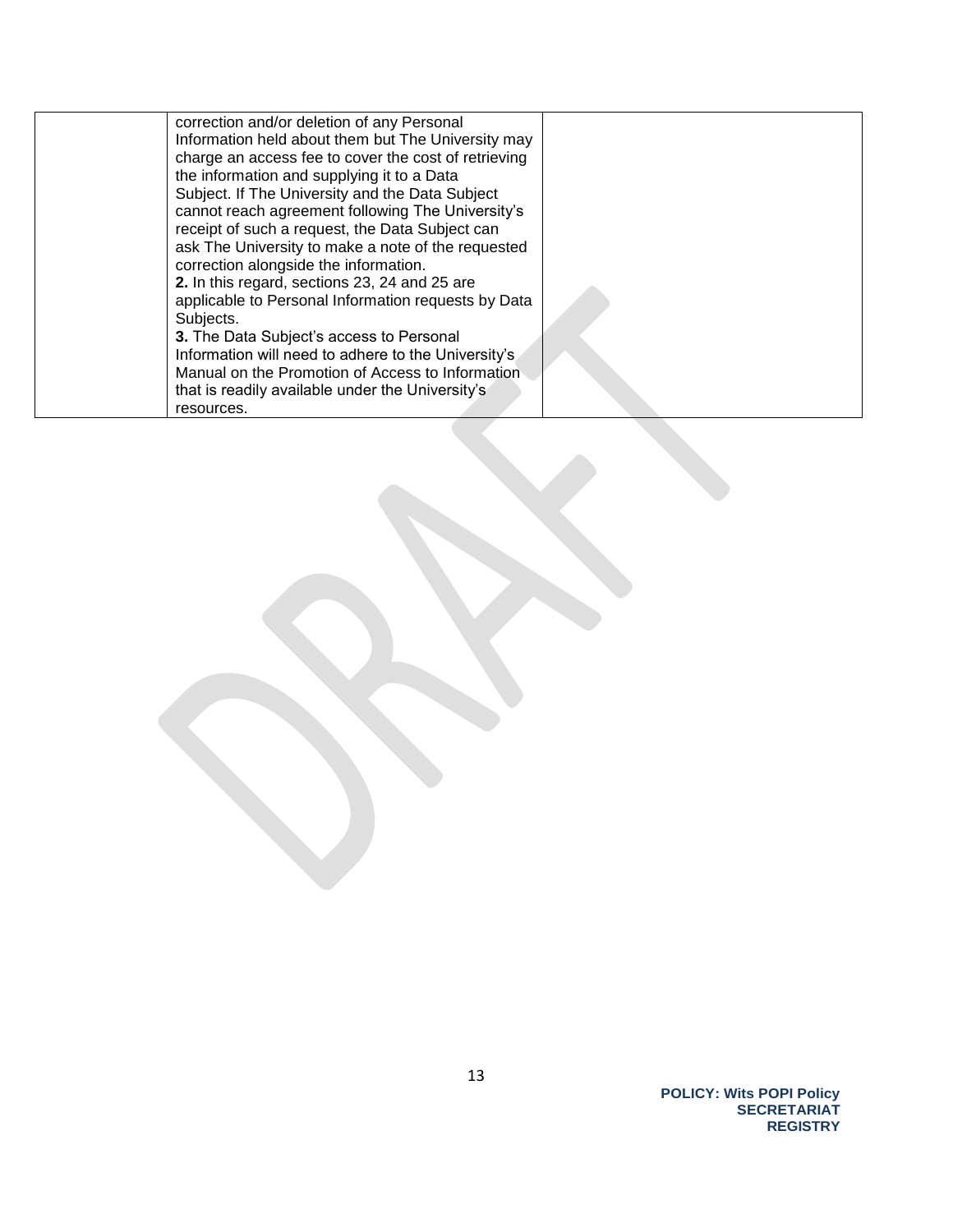## **Annexure B**

# **1. Categorisation of Personal Information Processed**

The University processes the following, but is not limited to, Personal Information of Data Subjects

| <b>DATA SUBJECT</b>                | PERSONAL INFORMATION PROCESSED                                                                                                               |
|------------------------------------|----------------------------------------------------------------------------------------------------------------------------------------------|
| <b>Students</b><br>$\sqrt{ }$      | Prospective Students or Full names, identity number, students numbers, gender, race / B-                                                     |
| Applicants, International Students | BBEE information, age, language, education, financial information (such as                                                                   |
|                                    | creditworthiness and banking details), employment                                                                                            |
|                                    | history, credit information, criminal information, references, physical and                                                                  |
|                                    | postal address, contact details (cellphone and e-mail address),                                                                              |
|                                    | pregnancy, marital status, physical or mental health, medical records, well-                                                                 |
|                                    | being, disability, religion, culture, language, birth, location, online                                                                      |
|                                    | identifiers, biometric and facial recognition information, photographs,                                                                      |
|                                    | breathalyser test results, vehicle registration, driver's license, birth and                                                                 |
|                                    | death certificates. If a person in this category is under the age of 18 years                                                                |
|                                    | and therefore falls to be a child in terms of legal requirements, the                                                                        |
|                                    | necessary consent from the parent or guardian must be obtained.                                                                              |
| Employment, candidates,            | employees, B-BBEE/employment equity information, age, language, education,                                                                   |
| academic staff                     | financial information (such as creditworthiness and banking                                                                                  |
|                                    | details), employment history, credit information, criminal                                                                                   |
|                                    | information, references, physical and postal address, contact details<br>(cellphone and e-mail address), pregnancy, marital status, physical |
|                                    | or mental health, medical records, well-being, disability, religion, culture,                                                                |
|                                    | language, birth, location, online identifiers, biometric and facial                                                                          |
|                                    | recognition information, trade union membership, photographs,                                                                                |
|                                    | breathalyser test results, vehicle registration, driver's license, birth and                                                                 |
|                                    | death certificates, all Personal Information required for the administration                                                                 |
|                                    | of compensation and benefits (including payroll, promotions, salary                                                                          |
|                                    | increases, salary decreases, salary adjustments, bonuses, death benefit                                                                      |
|                                    | pay-outs, COIDA, disability), employee files (including performance                                                                          |
|                                    | records, disciplinary, CCMA records, employee grievances, formal written                                                                     |
|                                    | warnings, SHEQ), legal judgements, garnishee and other court orders                                                                          |
| Research<br>participants,          | post-doctoral Full names, identity number, students numbers, gender, race / B-                                                               |
| fellows, alumni, authors           | BBEE/employment equity information, age, language, education financial                                                                       |
|                                    | information (such as creditworthiness and banking details), employment                                                                       |
|                                    | history, credit information, criminal information, references, physical and                                                                  |
|                                    | postal address, contact details (cellphone and e-mail                                                                                        |
|                                    | address), pregnancy, marital status, physical or mental health, medical                                                                      |
|                                    | records, well-being, disability, religion, culture, language, birth,                                                                         |
|                                    | location, online identifiers, biometric and facial recognition information,                                                                  |
|                                    | photographs, breathalyser test results, vehicle registration, driver's license,                                                              |
|                                    | birth and death certificates.                                                                                                                |
| members                            | Governance and/or appointed officer-B-BBEE/employment equity information, age, language, education,                                          |
| external<br>bearers.               | offinancial information (such as creditworthiness and banking<br>details), employment history, credit information, criminal                  |
| committees, council members        | information, references, physical and postal address, contact                                                                                |
|                                    | details (cellphone and e-mail address), pregnancy, marital status, physical                                                                  |
|                                    | or mental health, medical records, well-being, disability, religion, culture,                                                                |
|                                    | language, birth, location, online identifiers, biometric and facial                                                                          |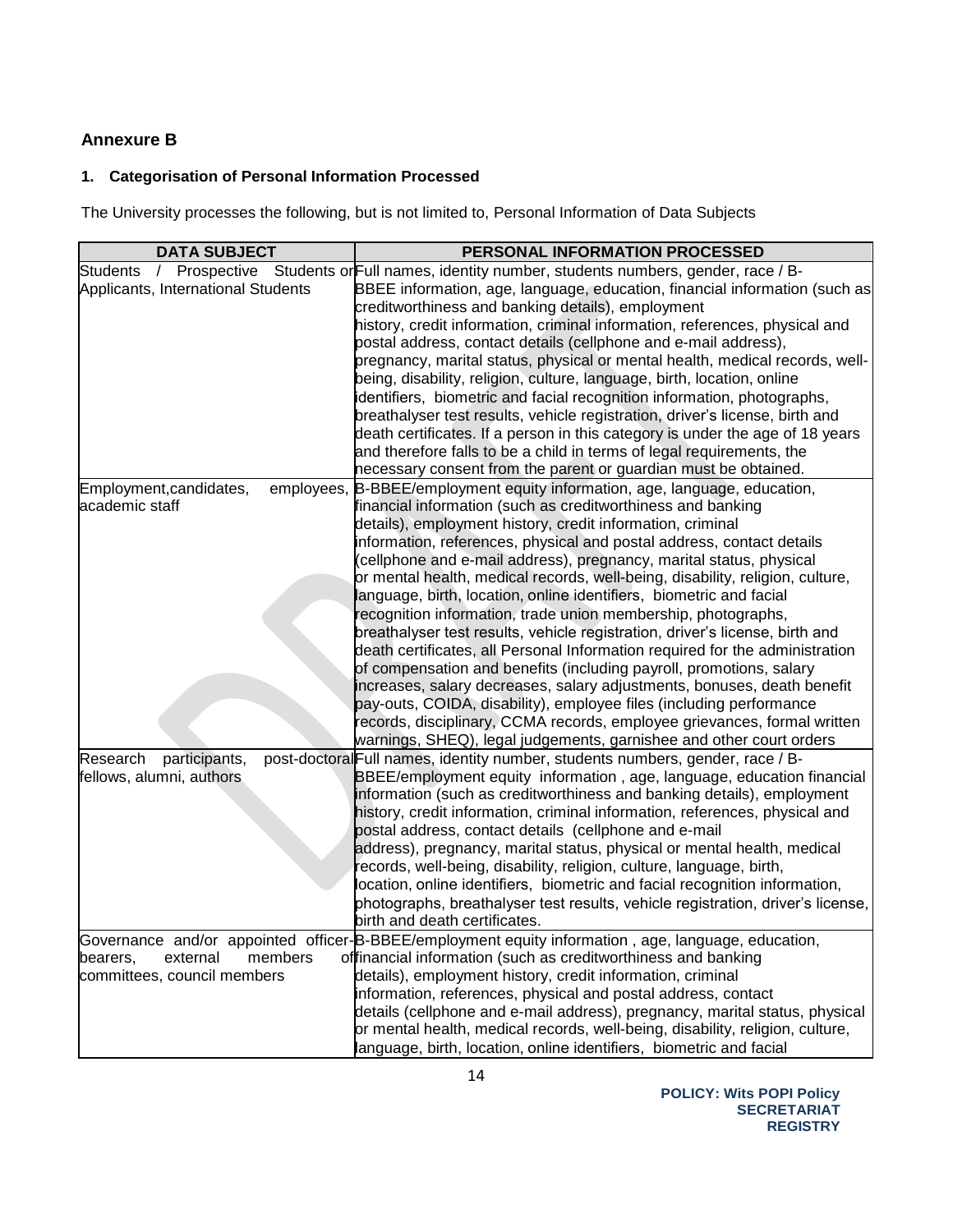|                                           |    | recognition information, trade union membership,<br>photographs, breathalyser test results, vehicle registration, driver's license,<br>birth and death certificates, all Personal Information required for the<br>administration of compensation and benefits (including payroll, promotions,<br>salary increases, salary decreases, salary adjustments, bonuses, death<br>benefit pay-outs, COIDA, disability), employee files (including performance<br>records, disciplinary, CCMA records, employee grievances, formal written<br>warnings, SHEQ), legal judgements, garnishee and other court orders                                                                                                                                                                                                                                               |
|-------------------------------------------|----|---------------------------------------------------------------------------------------------------------------------------------------------------------------------------------------------------------------------------------------------------------------------------------------------------------------------------------------------------------------------------------------------------------------------------------------------------------------------------------------------------------------------------------------------------------------------------------------------------------------------------------------------------------------------------------------------------------------------------------------------------------------------------------------------------------------------------------------------------------|
| Partner organisations,                    |    | subsidiaries, Name of legal entity or person, registration number or identity number,                                                                                                                                                                                                                                                                                                                                                                                                                                                                                                                                                                                                                                                                                                                                                                   |
| donors and funders,                       |    | hames of contact persons / directors / members and identifying documents<br>such as identity document or passport of contact persons / directors /<br>members, physical and postal address and contact details (email,<br>cellphone), creditworthiness or other financial information, founding<br>documents from the CIPC or other forms of proof of registration /<br>incorporation such as trust deeds, partnership agreements or CC<br>incorporation documents, tax related information, authorised signatories,<br>resolutions for authority or business transactions, shareholding<br>information, B-BBEE information, confidential correspondence,<br>beneficiaries, ultimate beneficial owners, shareholding information, and<br>any other Personal Information required for vetting purposes in terms of<br>financial legislation such as FICA |
| Particular third parties:                 |    | Name of legal entity, registration number, names of contact persons /                                                                                                                                                                                                                                                                                                                                                                                                                                                                                                                                                                                                                                                                                                                                                                                   |
| <b>Different</b><br>universities,         |    | government directors / members, physical and postal address, contact details (email,                                                                                                                                                                                                                                                                                                                                                                                                                                                                                                                                                                                                                                                                                                                                                                    |
| departments                               |    | cellphone), financial and tax related information (tax clearance, tax pin,                                                                                                                                                                                                                                                                                                                                                                                                                                                                                                                                                                                                                                                                                                                                                                              |
|                                           |    | VAT number), founding documents (CIPC), authorised signatories,<br>directors information for vetting purposes (criminal, credit                                                                                                                                                                                                                                                                                                                                                                                                                                                                                                                                                                                                                                                                                                                         |
|                                           |    | and CIPC disqualification or deregistration), shareholding information, B-                                                                                                                                                                                                                                                                                                                                                                                                                                                                                                                                                                                                                                                                                                                                                                              |
|                                           |    | BBEE information, and any other Personal Information required for vetting                                                                                                                                                                                                                                                                                                                                                                                                                                                                                                                                                                                                                                                                                                                                                                               |
| Suppliers<br>Contractors                  |    | purposes in terms of financial legislation such as FICA<br>Service Name of legal entity, registration number, names of contact persons /                                                                                                                                                                                                                                                                                                                                                                                                                                                                                                                                                                                                                                                                                                                |
| Providers:                                |    | directors / members, physical and postal address, contact details (email,                                                                                                                                                                                                                                                                                                                                                                                                                                                                                                                                                                                                                                                                                                                                                                               |
| <b>Juristic Persons</b>                   |    | cellphone), financial and tax related information (tax clearance, tax pin,                                                                                                                                                                                                                                                                                                                                                                                                                                                                                                                                                                                                                                                                                                                                                                              |
|                                           |    | VAT number), founding documents                                                                                                                                                                                                                                                                                                                                                                                                                                                                                                                                                                                                                                                                                                                                                                                                                         |
|                                           |    | (CIPC), authorised signatories, directors information for vetting purposes                                                                                                                                                                                                                                                                                                                                                                                                                                                                                                                                                                                                                                                                                                                                                                              |
|                                           |    | criminal, credit and CIPC disqualification or deregistration), shareholding                                                                                                                                                                                                                                                                                                                                                                                                                                                                                                                                                                                                                                                                                                                                                                             |
|                                           |    | information, B-BBEE information, and any other Personal Information                                                                                                                                                                                                                                                                                                                                                                                                                                                                                                                                                                                                                                                                                                                                                                                     |
| <b>Suppliers</b><br>Contractor            |    | required for vetting purposes in terms of financial legislation such as FICA<br>Service Full names, identity number, gender, race / B-BBEE information,                                                                                                                                                                                                                                                                                                                                                                                                                                                                                                                                                                                                                                                                                                 |
| Providers:                                |    | age, credit information, criminal information, references, physical and                                                                                                                                                                                                                                                                                                                                                                                                                                                                                                                                                                                                                                                                                                                                                                                 |
| Natural persons                           |    | postal address, contact details (email, cellphone), financial and tax                                                                                                                                                                                                                                                                                                                                                                                                                                                                                                                                                                                                                                                                                                                                                                                   |
|                                           |    | related information (tax clearance, tax pin, VAT number), and any other                                                                                                                                                                                                                                                                                                                                                                                                                                                                                                                                                                                                                                                                                                                                                                                 |
|                                           |    | Personal Information required for vetting purposes in terms of financial                                                                                                                                                                                                                                                                                                                                                                                                                                                                                                                                                                                                                                                                                                                                                                                |
|                                           |    | legislation such as FICA                                                                                                                                                                                                                                                                                                                                                                                                                                                                                                                                                                                                                                                                                                                                                                                                                                |
| Beneficiaries<br>in<br>terms              | of | SocialName of legal entity, registration number, names of contact persons /                                                                                                                                                                                                                                                                                                                                                                                                                                                                                                                                                                                                                                                                                                                                                                             |
| Investment initiatives and<br>development |    | community directors / members and identifying documents such as identity document<br>or passport of contact persons / directors / members, physical and postal                                                                                                                                                                                                                                                                                                                                                                                                                                                                                                                                                                                                                                                                                          |
|                                           |    | address and contact details (email, cellphone), creditworthiness or other                                                                                                                                                                                                                                                                                                                                                                                                                                                                                                                                                                                                                                                                                                                                                                               |
|                                           |    | financial information, founding documents from the CIPC or other forms of                                                                                                                                                                                                                                                                                                                                                                                                                                                                                                                                                                                                                                                                                                                                                                               |
|                                           |    | proof of registration / incorporation such as trust deeds, partnership                                                                                                                                                                                                                                                                                                                                                                                                                                                                                                                                                                                                                                                                                                                                                                                  |
|                                           |    | agreements or CC incorporation documents, tax related                                                                                                                                                                                                                                                                                                                                                                                                                                                                                                                                                                                                                                                                                                                                                                                                   |
|                                           |    | information, authorised signatories, resolutions for authority or business                                                                                                                                                                                                                                                                                                                                                                                                                                                                                                                                                                                                                                                                                                                                                                              |
|                                           |    | transactions, shareholding information, B-BBEE information, confidential                                                                                                                                                                                                                                                                                                                                                                                                                                                                                                                                                                                                                                                                                                                                                                                |